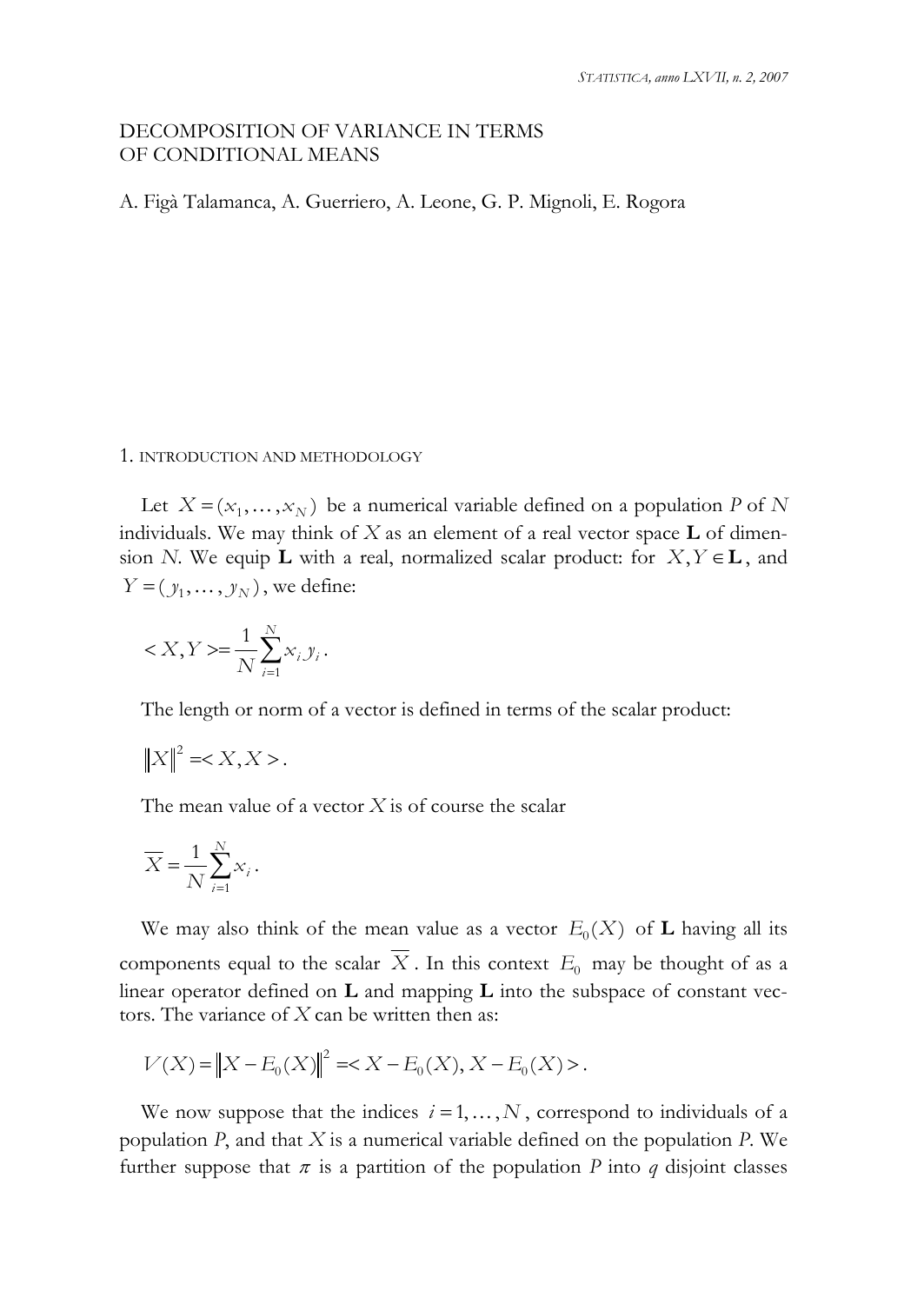$P_1, P_2, \ldots, P_q$ . Denote by  $|P_j|$  the number of elements of  $P_j$ , so that  $N = |P_1| + \cdots + |P_q|$ . We can then define a vector  $E_\pi(X)$  with components:

$$
E_{\pi}(X)_{i} = \frac{1}{|P_{k}|} \sum_{j \in P_{k}} x_{j} \qquad (i \in P_{k}).
$$
\n(1)

Observe that two components of this vector are identical if their indices belong to the same class  $P_k$  of the partition  $\pi$ . The trivial identity:

$$
X - E_0(X) = E_{\pi}(X) - E_0(X) + X - E_{\pi}(X),
$$

implies

$$
V(X) = \|X - E_0(X)\|^2 = \|E_\pi(X) - E_0(X)\|^2 + \|X - E_\pi(X)\|^2,
$$

because, as it is easily seen,  $E_{\pi}(X) - E_0(X)$  and  $X - E_{\pi}(X)$  are orthogonal vectors.

Suppose now that  $\pi_1, \pi_2, ..., \pi_n$  is a finite sequence of partitions of the population *P*, into respectively  $q_1, q_2, ..., q_n$ , classes. Suppose further that each partition  $\pi_i$  is a refinement of the partition  $\pi_{i-1}$ . (This means that each class of the partition  $\pi_j$  is contained in a class of the partition  $\pi_{j-1}$ ). Define for completeness the trivial partition  $\pi_0$  consisting of the full population *P*. Let  $P_k^j$ , for  $k = 1, \ldots, q_i$  be the disjoint classes of the population *P* relative to the partition  $\pi_i$ . With reference to the partition  $\pi_j$  define the operator

$$
E_j(X) = E_{\pi_j}(X).
$$

In this fashion (1) reads:

$$
E_{\pi_j}(X)_i = \frac{1}{|P_k^j|} \sum_{b \in P_k^j} x_b , \quad (i \in P_k^j).
$$

Observe that this definition makes sense also in the case  $j = 0$ . The trivial identity

$$
X - E_0(X) = \sum_{j=1}^{n} [E_j(X) - E_{j-1}(X)] + X - E_n(X).
$$
 (2)

implies, because of the orthogonality of the terms on the right hand side of (2),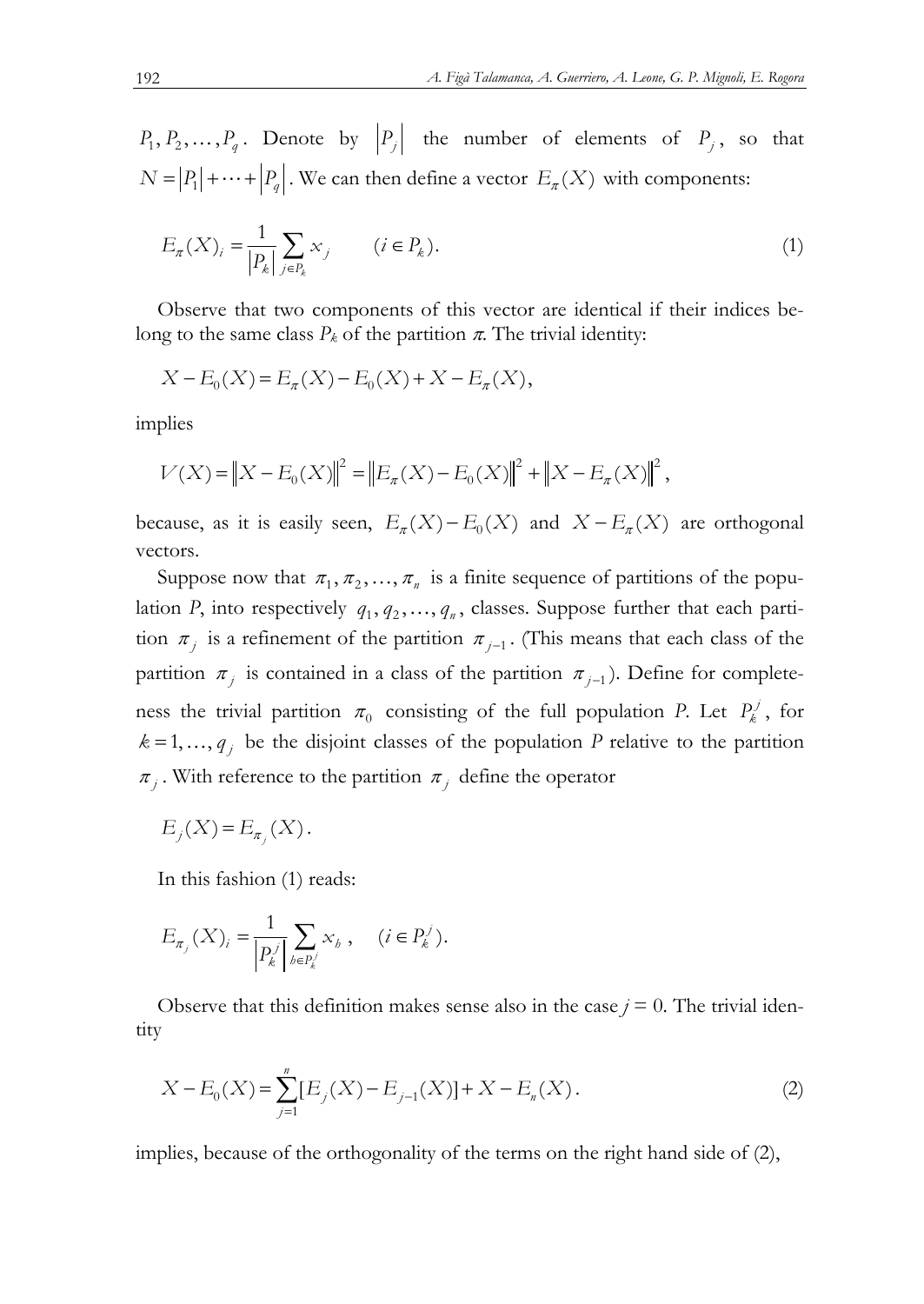$$
V(X) = \sum_{j=1}^{n} \left\| E_j(X) - E_{j-1}(X) \right\|^2 + \left\| X - E_n(X) \right\|^2.
$$
 (3)

We are interested in the case in which the sequence of partitions  $\pi_i$  is defined by a sequence of qualitative characters  $C_1, C_2, ..., C_n$  of the population *P*. We can define the partition  $\pi_j$  by considering the classes of the population formed by individuals with identical values of the first *j* characters.

In this case the first *n* summands on the right hand side of (3) represent the contributions to the variance of the *n* qualitative characters  $C_1, \ldots, C_n$  within the population considered.

Observe however that, while the sum of the first *n* terms of the right hand side of (3) is independent of the order in which the characters  $C_1, \ldots, C_n$  are considered, the operators  $E_j$ , for  $0 \le j \le n$  are defined with respect to partitions which strongly depend on the order in which the characters are taken. As an obvious consequence, the value of each term  $||E_j(X) - E_{j-1}(X)||^2$  also depends on the order of the characters. In a different order the characters would define a different set of partitions; only  $\pi_0$  and  $\pi_n$ , and consequently  $E_0$  and  $E_n$  are independent of the chosen order.

We are led therefore to look for a natural order of the qualitative characters considered. We propose an ordering based on systematic, step by step, comparisons of the conditional means with respect to the variables considered. This ordering, which we call *Stepwise Optimal Ordering* (SOO) is defined as follows:

We choose the character  $C_1$  and the corresponding partition  $\pi_1$  which maximizes  $||E_1(X) - E_0(X)||^2$ . If  $C_1, ..., C_k$  are chosen, the character  $C_{k+1}$  is chosen so that it refines the partition  $\pi_k$  into the partition  $\pi_{k+1}$  in such a way that the value  $||E_{k+1}(X) - E_k(X)||^2$  is largest.

The order  $C_1, \ldots, C_n$  determined in this fashion may be considered as a ranking of the variables. One should be aware, however, that this ranking cannot be interpreted in terms of relative importance in determining the phenomenon measured by the variable *X*. As will be seen in the applications below, the qualitative characters considered may be far from independent. This may imply that a character which is recognized as a primary cause of the intensity of the phenomenon measured by *X*, may be mediated by other characters to whom it is associated, and therefore appear in the last positions of the ranking.

We do not propose a clear cut interpretation of the significance of the ranking obtained by our method, nor of the relative size of the first *n* addends which appear in (3), when the qualitative characters are ordered according to our prescription. On the contrary, rather than expecting straight answers, we expect that both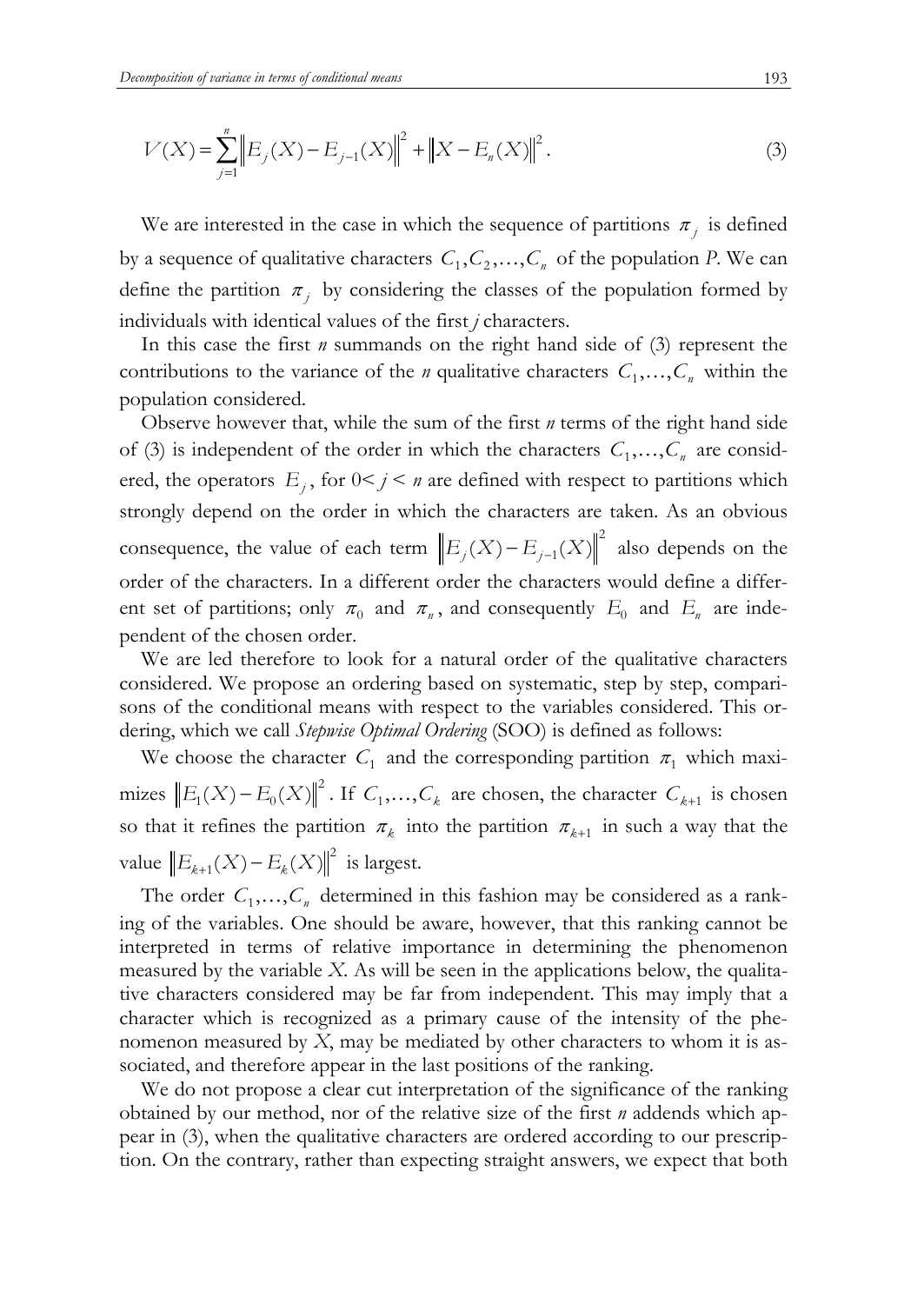the ranking and the relative size of the addends in the expression (3) would solicit questions concerning the dependence of the variable *X* on the qualitative variables and the interdependence of the qualitative variables themselves (with all the cautions regarding the possibility to consider causal relations between the variables, (Blalock, 1961; Sobel, 1996; Sobel, 1998; Sobel, 2000).

Nevertheless, in the very special case considered in the simulated experiment of section 4, our method yields a ranking that reflects the relative weight of the characters.

In the following two sections we apply our method and discuss the "ranking" of the qualitative characters, thus obtained to two sets of data. The fourth section is dedicated to a simulated experiment.

We should mention that the ideas contained in chapter 8D of Diaconis (1988) were influential in the inception of this work, which started as an attempt to apply Diaconis' ideas to the case of tree-structured data, under the action of the group of tree-automorphisms. Under this action the ranges of the operators  $E_j - E_{j-1}$ turn out to be irreducible subspaces of **L**.

#### 2. THE SCORE ON AN ENTRANCE EXAMINATION

Entering students of the University of Rome "La Sapienza" in scientific and technical fields take a multiple choice test in mathematics, which consists of 30 questions1. At the moment the purpose of the test is to discourage students who do not have an adequate background, and to make students aware of their potential weaknesses.

We consider a population of 2,451 students who took the test in 2005, and we let *X* be the score achieved by each student, that is the number of correct answers. The variable *X* depends on the 30 dyadic characters, corresponding to the correct or incorrect answer to each question. Of course, in this case,  $E_{30}(X) = X$ , and

$$
V(X) = \|X - E_0(X)\|^2 = \sum_{j=1}^{30} \|E_j(X) - E_{j-1}(X)\|^2.
$$

The variable *X* takes values between 0 and 30. Its mean value is 12.9 and the variance is  $V(X) = 29.8$ . The histogram of *X* is in Fig. 1.

 <sup>1</sup> The test, in Italian, is available for downloading at the internet address http://www.mat. uniroma1.it/people/rogora/pdf/test.pdf.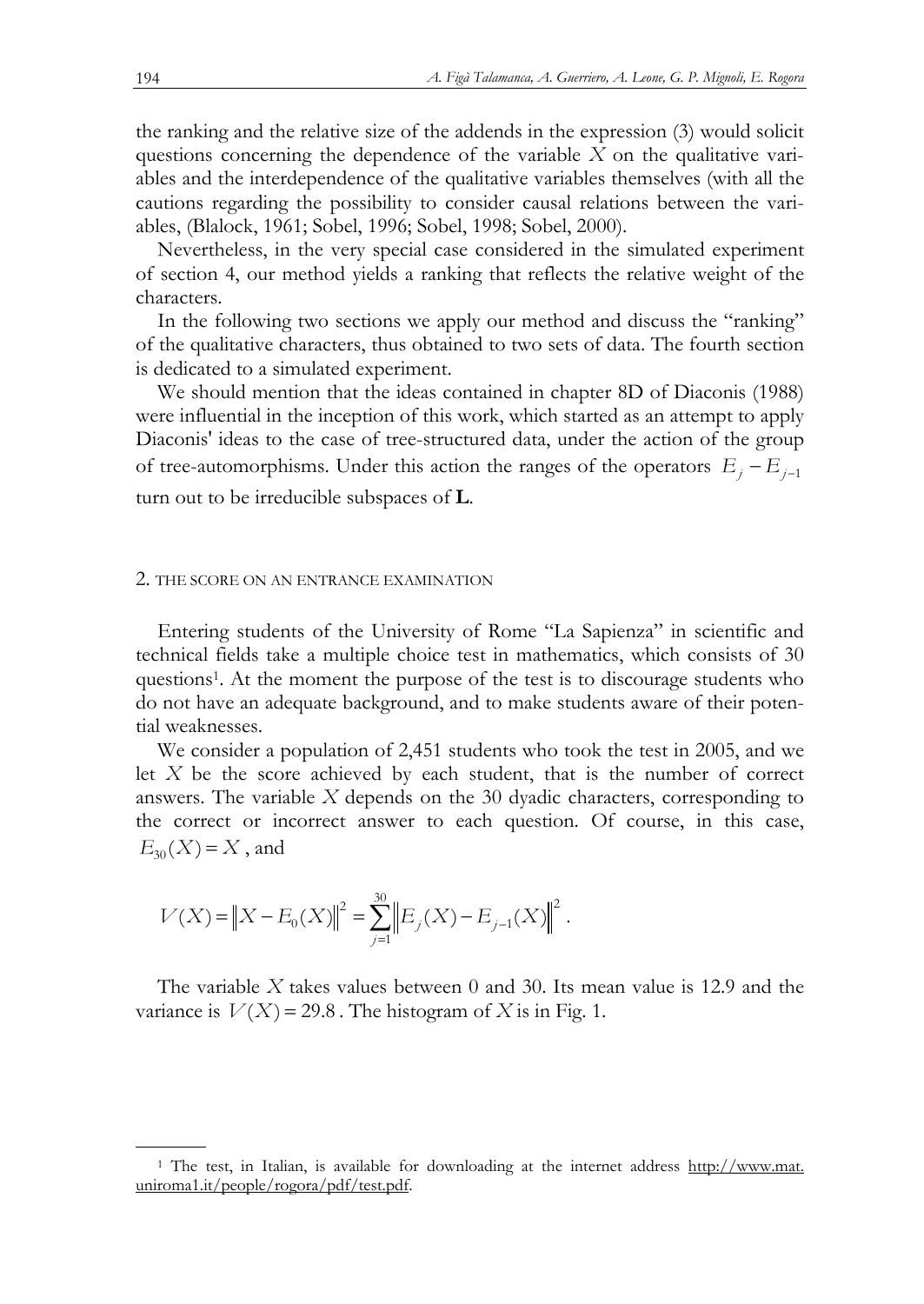Histogram of the score



*Figure 1* – The histogram of the score.

An application of our method shows that just ten questions, chosen according to the ranking we propose, "explain" 88% of the variance. In other words, if we write

$$
V(X) = \sum_{j=1}^{10} \|E_j(X) - E_{j-1}(X)\|^2 + \|X - E_{10}\|^2.
$$

the remainder term  $||X - E_{10}||^2 = 3.58$  amounts to just 12% of  $V(X) = 29.8$ .

We presently list the remainders  $||X - E_k||^2$ , for  $k = 1, ..., 10$ , obtained by applying our method, as percentage of  $V(X)$ . To wit the values  $c_k = \|X - E_k\|^2 / V(X),$ 

$$
c_1 = \frac{75}{100}
$$
,  $c_2 = \frac{59}{100}$ ,  $c_3 = \frac{48}{100}$ ,  $c_4 = \frac{40}{100}$ ,  $c_5 = \frac{34}{100}$ ,

$$
c_6 = \frac{29}{100}
$$
,  $c_7 = \frac{25}{100}$ ,  $c_8 = \frac{20}{100}$ ,  $c_9 = \frac{16}{100}$ ,  $c_{10} = \frac{12}{100}$ .

We do not claim that our method necessarily chooses the 10 characters for which  $||X - E_{10}(X)||^2$  is lowest. In general, with arbitrary data, this may not be the case.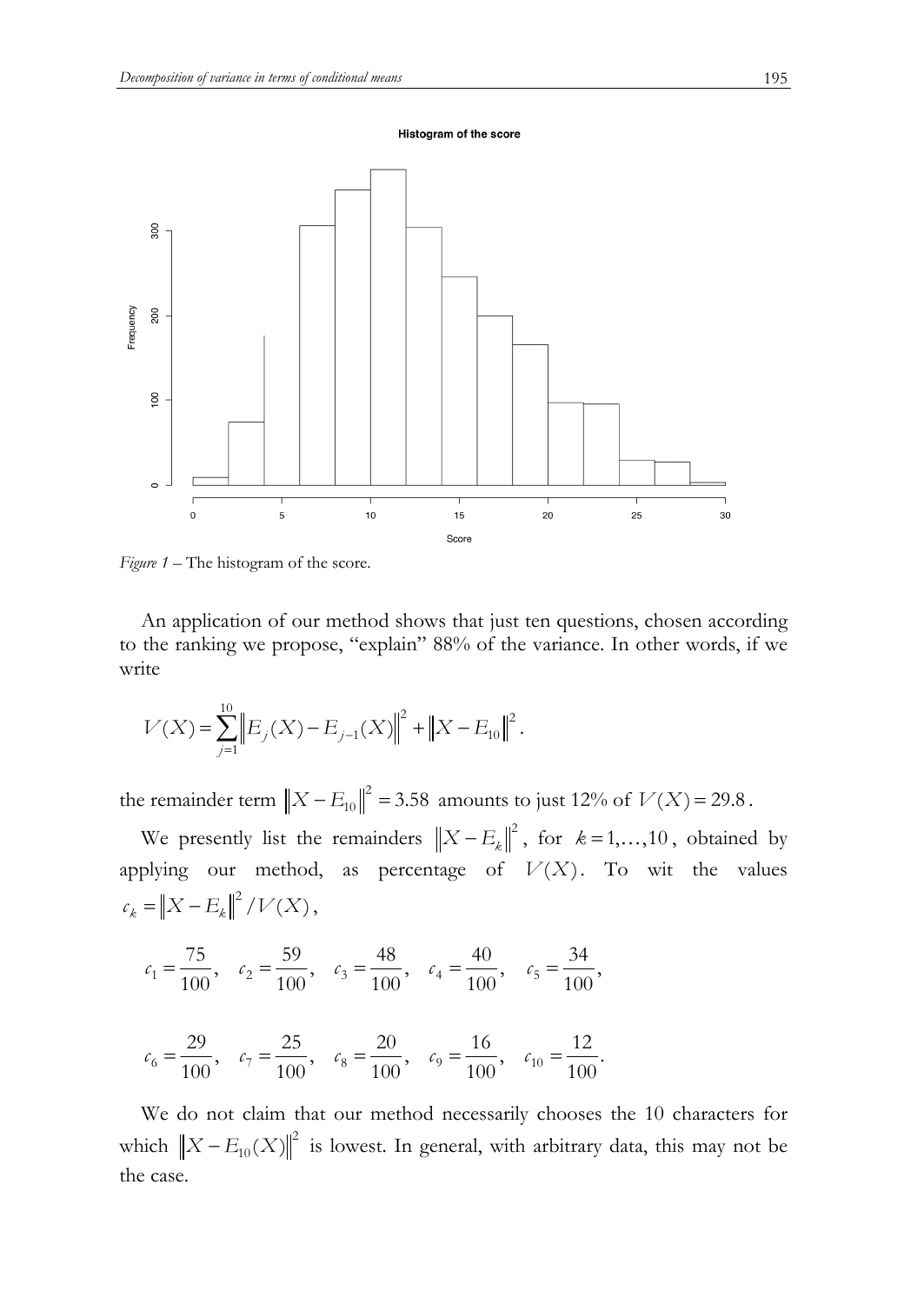However, in this particular case, our choice compares well with other possible choices, as shown by the experiment which we presently describe. We selected, at random, 300 subsets of ten elements of the original thirty questions and we computed the conditional mean  $E_\pi(X)$  with respect to the partition  $\pi$  obtained by grouping together the students with identical performance on each of the ten question chosen. We computed then

$$
\left\|X - E_{\pi}(X)\right\|^{2},\tag{4}
$$

relative to each "ten element" choice. The results are summarized in Fig. 2.



*Figure 2* – Histogram of the values of residual variance (4), as percentage of total variance for 300 randomly selected subsets of 10 questions.

Observe that the lowest value of quantity (4) achieved by one of the 300 subsets we selected, is higher than 0.14, while with the SOO choice of ten characters we achieved the value 0.12.

The experiment shows that the algorithm we propose performs decidedly better than a random choice if we want to choose ten out of thirty questions, in such a way that the total variance of the variable *X* is best explained. In conclusion there is at least some experimental evidence that our method may be used to select a small number of characters which account for most of the variance.

The variables selected according to SOO discriminate the students better than the other variables, Indeed, if we rank the items according to the item discrimination index of classical test theory, the ten items selected by SOO find place among the first 11 items. We also estimated, according to Rasch model, the difficulty of the 30 items. It turns out that the ten items chosen according to SOO occupy a middle position. Indeed the 10 items thus chosen place themselves be-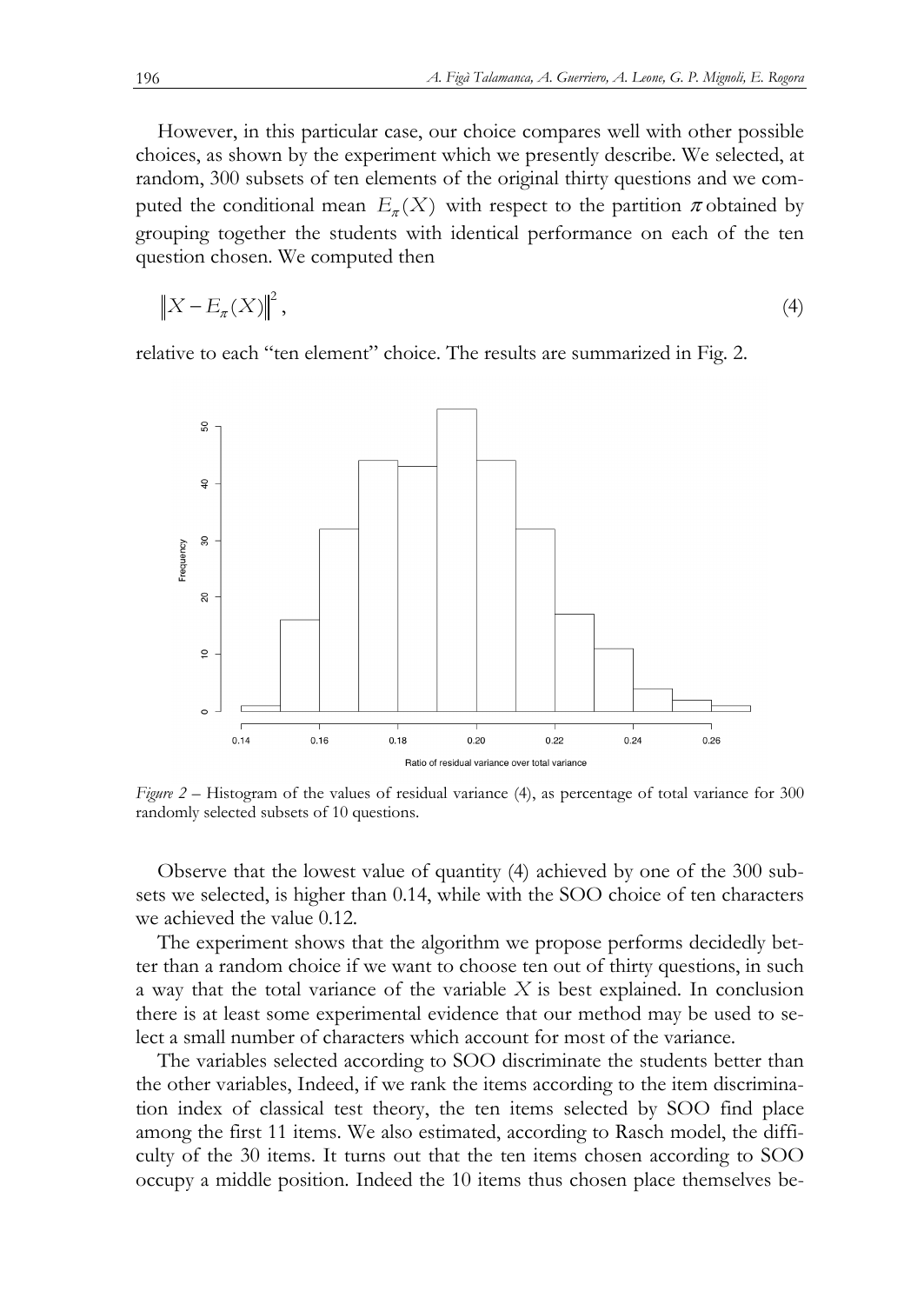tween the eight and the twentieth position in the ranking. Finally, we note that eight of the ten selected variables are among the ten most important variables in terms of linear regression and the order of the first five variables coincides under both methods.

#### 3. THE VARIABLE "DELAY IN COMPLETING A DEGREE"

The Italian system of higher education is characterized by the marked difference between the time employed by most students to complete a degree and the number of years formally required to graduate. The average delay in completing a degree is well above two years for most fields of study2. In this section we consider a population of Italian university graduates obtained using the data bank "AlmaLaurea" which collects data of university graduates from a set of Italian universities<sup>3</sup>. The population amounts to 58,091 graduates of 27 universities in 2003. On this population the variable *X* represents the delay in completing the degree, computed in years, starting from a conventional date (November 1st) in which according to formal regulations the degree should have been completed. We excluded delays above ten years, which should be better interpreted as leaving and resuming the studies after several years. We study the dependence of *X* on seven possible characters, which are the following:

- (UN) University where the degree was obtained
- (PE) Parent's level of education
- (HS) Type of high school attended
- (GD) Grade in the final year of high school
- (MA) Degree major
- (WO) Working or not working during the studies
- (GN) Gender

Proceeding as outlined in the introduction, we obtain the following ranking of the seven variables:

GD, UN, MA, HS, PE, WO, GN.

Accordingly we consider the operators

 $E_0, E_1, E_2, E_3, E_4, E_5, E_6, E_7,$ 

and write

 <sup>2</sup> The recent reform of the university system may hopefully change this in the near future.

<sup>3</sup> AlmaLaurea Consortium is an association of 49 Italian universities which, since 1994 collects statistical data about the scholastic and employment records of university graduates (Cammelli, 2005; Cammelli, 2006). The data bank of AlmaLaurea is also made available, under certain conditions, to prospective employers.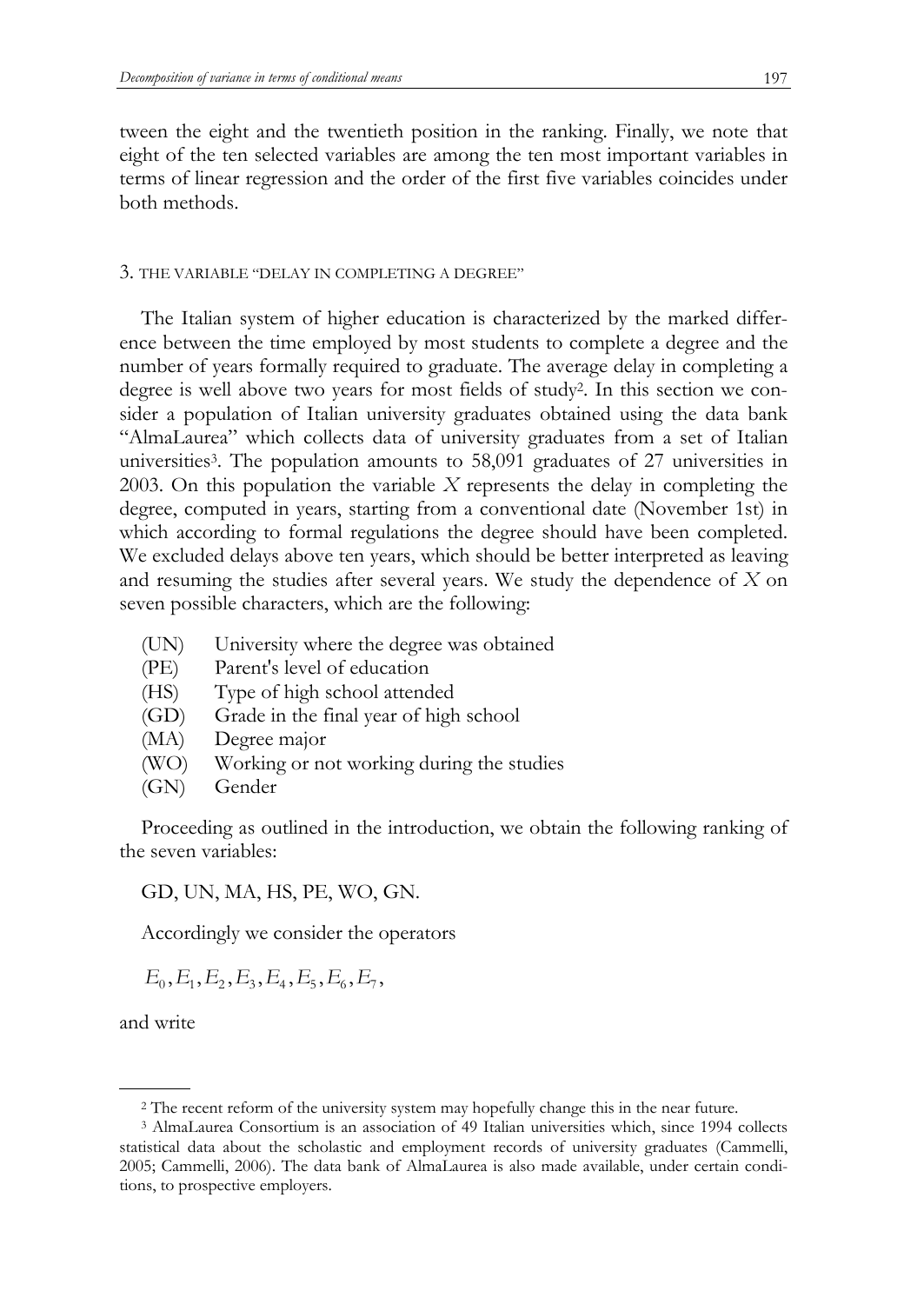$$
V(X) = \sum_{j=1}^{7} \left\| E_j(X) - E_{j-1}(X) \right\|^2 + \left\| X - E_7(X) \right\|^2 \tag{5}
$$

The variance of the variable *X* is  $V(X) = 4.61$ , while the residual variance, not "explained" by the qualitative variables under consideration is 2  $||X - E_{7}(X)||^{2} = 1.94$ . The decomposition of the variance (3) is:

 $4.61 = (0.30 + 0.28 + 0.49 + 0.45 + 0.51 + 0.33 + 0.31) + 1.94 = 2.67 + 1.94$ 

Thus 2.67 represents the portion of the variance which is "explained" by the characters considered. We may say, therefore, that these characters explain 62% of the variance.

In this case the ranking obtained by our method is relatively "robust". Indeed if we omit consideration of one of the characters, the relative ranking of the other characters remains unchanged. We do not claim of course that this type of "robustness" is inherent in our method. It may very well occur, with different data, that omitting one character would determine a change in the order of the remaining ones.

We compared our results with those obtained by using the binomial logistic regression and the multivariate analysis of variance. Notice, however, that these methods, unlike SOO, require hypothesis on the distribution of data which are not met by our example. On the other hand, SOO is not suitable for inferential purposes.

As for the binomial logistic regression, the response variable was dichotomized assigning the value zero to the population of graduates with a delay of less than one year (34.1%) and value one to the others (65.9%). This is of course an arbitrary choice, which has to be made to apply the method. As a measure of the effect produced by each independent variable we use the standard deviation of the theoretic probabilities associated to the values of the independent variables4. The results of our computations are summarized in table 1.

|--|--|

*Effect of the 7 independent variables on the probability to graduate within one year logistic binomial regression analysis* 

| Variable | <b>SOO</b> | Effect |
|----------|------------|--------|
| GD       |            | 0.11   |
| UN       | ◠          | 0.09   |
| MA       | 3          | 0.10   |
| HS       |            | 0.06   |
| PЕ       |            | 0.04   |
| WO       | $\circ$    | 0.03   |
| GN       |            | 0.01   |
|          |            |        |

 $4$  More precisely, let  $p(j,i)$  be the mean of the probabilities of graduating within one year after forcing, in our population, the j variable to take the value i. The effect of the variable j is then defined to be the standard deviation of the numbers  $p(j,i)$ , weighted by the numbers  $n(j,i)$  of individuals for which the j-th variable takes the value i in the original population.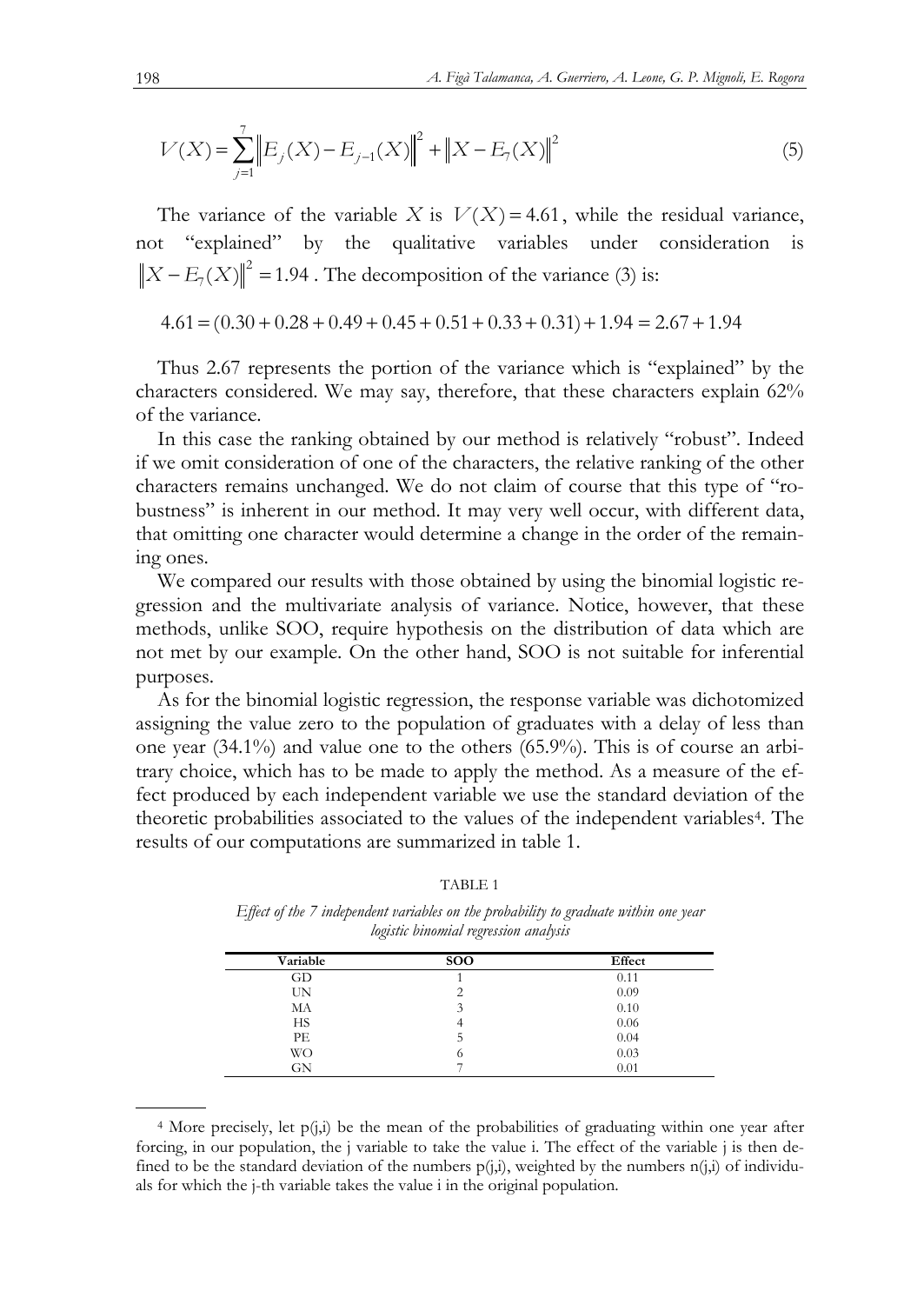We observe that the ranking of the variables determined by the effects on the dependent variable coincides, except for one inversion, with the ranking obtained by SOO. It should be noted that in the regression model we inserted only the principal effects of the independent variables and not the possible interaction between them.

The comparison of SOO with multivariate analysis of variance yields almost exactly the same results.



*Figure 3 –* Histogram of the delay.

### 4. A SIMULATED EXPERIMENT

In order to better understand the properties of our Stepwise Optimal Order, we performed a simulation, repeating 20 times the following experiment.

First we constructed 10 vectors  $x_1, \ldots, x_{10}$  each of 100 components and each component extracted from a simulated Bernoulli variable. Then we considered the variable

$$
x = c_1 x_1 + c_2 x_2 + \dots + c_{10} x_{10} + \varepsilon \tag{6}
$$

with  $c_1 = 1, c_2 = 0.9, \ldots, c_{10} = 0.1$  and  $\varepsilon$  consisting of 100 independent realizations of a simulated Gaussian variable with mean 0 and standard deviation 0.03.

In 18 cases out of the 20 observed experiments, SOO was exactly 1, 2, 3, ..., 10, i.e. for the variable  $x$  this order reflected, most of the time, the size of the co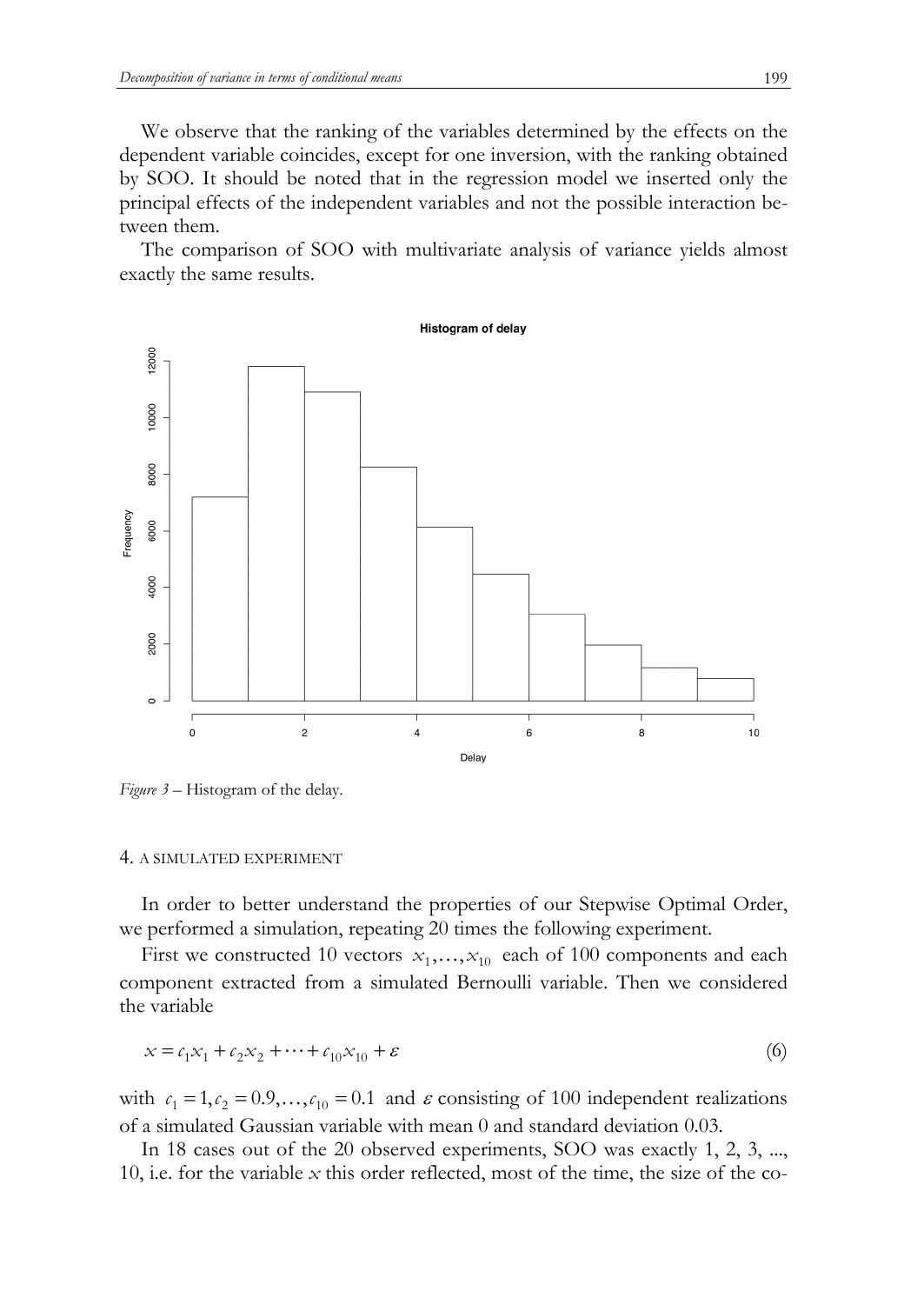efficients  $c_1, \ldots, c_{10}$  which enter formula (6). In the remaining two cases the difference between SOO and the increasing order was just one inversion.

## 5. CONCLUSIONS

We conclude that the application of our method to numerical variables which depend on qualitative variables, may yield valuable information and insights on the dependence of the numerical variable on the qualitative variables, and the interdependence of the qualitative variables themselves. We observe that in the simulated experiment described in the last section the ranking obtained by our method reflects the relative weight of the variables. Nevertheless we do not propose, in general, a clear cut interpretation of the significance of this ranking. Finally we observe that the role of the qualitative variables in the two sets of data on which we test our method is different. In the first example the 30 variables are measures of the response variable, rather than causes of it, while in the second example the qualitative variables may be interpreted as "causes" of the numerical variable and the interpretation of the results may very well be different.

*Department of Mathematics*  $\qquad \qquad \text{ALESSANDRO FIG\^{A} TALAMANCA}$ *University of Rome "La Sapienza"* 

ALBERTO LEONE GIAN PIERO MIGNOLI

*Alma Laurea* ANGELO GUERRIERO

*Department of Mathematics* ENRICO ROGORA *University of Rome "La Sapienza", rogora@mat.uniroma1.it* 

#### **REFERENCES**

- H.M.JR. BLALOCK, (1961), *Causal inferences in Nonexperimental Research*, Chapel Hill, Univerity of North Carolina Press, 1961.
- A. CAMMELLI, (2005), La qualità del capitale umano dell'università. Caratteristiche e performance dei laureati 2003, in *La qualità del capitale umano dell'università in Europa e in Italia*, ed. Cammelli A., Bologna, Il Mulino, 2005.
- A. CAMMELLI, (2006), La riforma alla prova dei fatti, in *Settimo profilo dei laureati italiani*, ed. Consorzio interuniversitario AlmaLaurea, Bologna, Il Mulino, 2006.
- P. DIACONIS, (1988), *Group Representations in Probability and Statistics*, Lecture notes Monograph series volume 11, Institute of Mathematical Statistics, Hayward, California, 1988.
- M.E. SOBEL, (1996), An Introduction to Causal Inference, in *Sociological Methods and Research*, 24, 1996, pp. 353-379.
- M.E. SOBEL, (1998), Causal Inference in Statistical Models of the Process of Socioeconomic Achievement, in *Sociological Methods and Research*, 27, 1998, pp. 318-348.
- M.E. SOBEL, (2000), Causal Inference in the Social Sciences, in *Journal of the American Statistical Association*, 95, 2000, pp. 647-651.